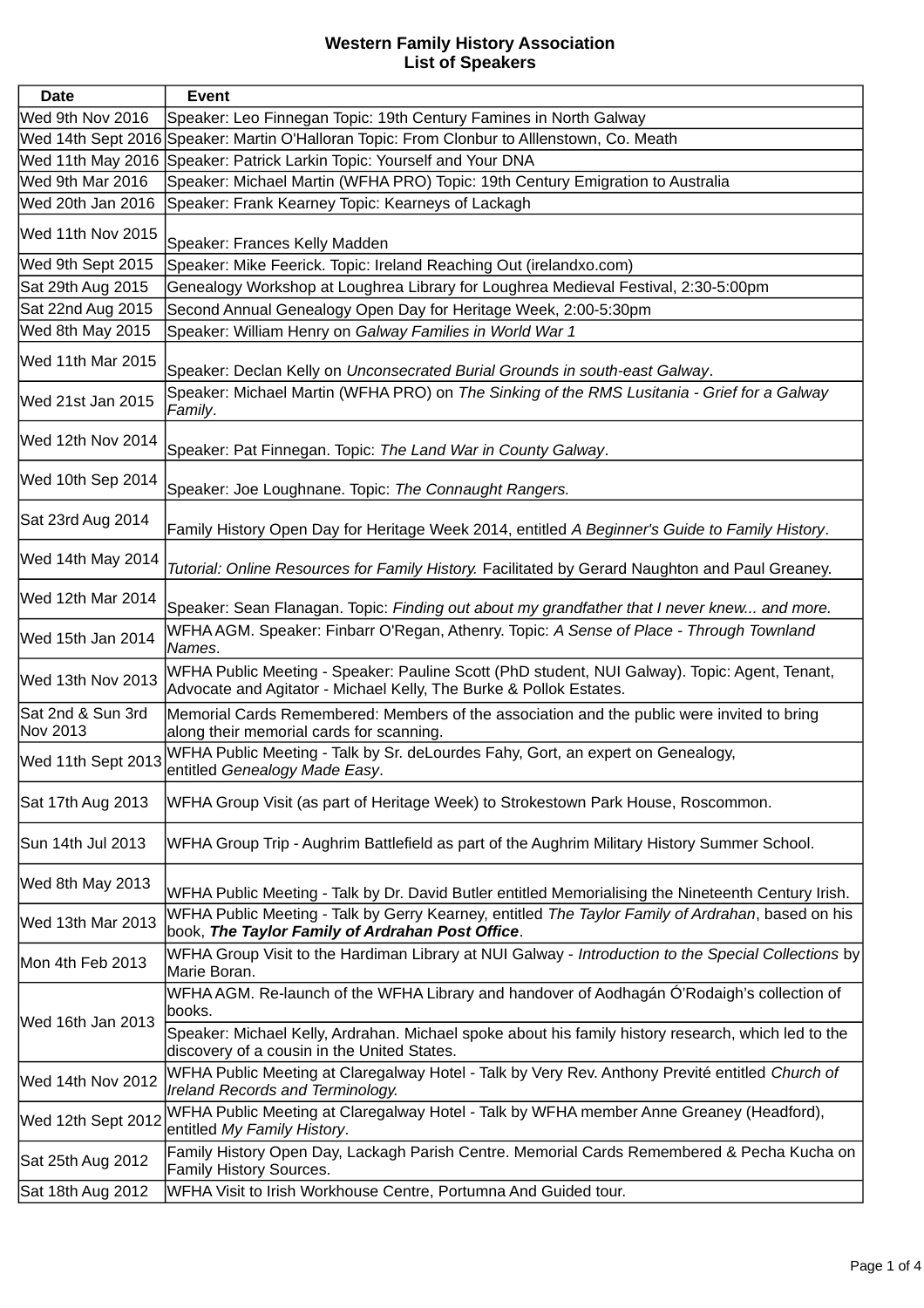| Wed 9th May 2012           | WFHA Public Meeting - Talk by Bernard O'Hara entitled Michael Davitt, the Land League and the<br>Land Acts.                                                                                                                                                                                                                                                                                                                                                                                                                                                                                        |
|----------------------------|----------------------------------------------------------------------------------------------------------------------------------------------------------------------------------------------------------------------------------------------------------------------------------------------------------------------------------------------------------------------------------------------------------------------------------------------------------------------------------------------------------------------------------------------------------------------------------------------------|
| Wed 14th March<br>2012     | WFHA Public Meeting - Talk by Larry Brennan of the Clare Roots Society.                                                                                                                                                                                                                                                                                                                                                                                                                                                                                                                            |
| Sat 11th February<br>2012  | WFHA tour of Galway County Library, Island House, Nun's Island, Galway.                                                                                                                                                                                                                                                                                                                                                                                                                                                                                                                            |
| Wed 18th January<br>2012   | WFHA AGM & Members Night. New Association Constitution voted and accepted. New Committee<br>elected. Talks by: Eamon Leonard on The Nursing Profession and the Crimean War, and Bríd<br>Higgins on Folklore Collections.                                                                                                                                                                                                                                                                                                                                                                           |
| Wed 9th November<br>2011   | WFHA Public Meeting - Talk by Richard Kirwan, former Director of the Ordinance Survey Office of<br>Ireland, entitled If Maps Could Speak - A History of the Ordinance Survey of Ireland. Richard's<br>book, If Maps Could Speak, was published in 2010 and is an engaging combination of memoir,<br>history and stories about people and places during the long history of Ordnance Survey in Ireland.                                                                                                                                                                                             |
| Wed 14th Sept 2011         | WFHA Public Meeting - Talk by Michael Carroll on his experience researching his 2 recently<br>published family/local/school history books Of Beauty Rarest and Valley of The Milk.                                                                                                                                                                                                                                                                                                                                                                                                                 |
| Wednesday 24th<br>Aug 2011 | The Western Family History Association and Galway County Council hosted a Family History<br>Workshop during Heritage Week. The event entitled Investigating your Family History - A Practical<br>Approach, included the launch of the Western Family History Association's website by the Deputy<br>Mayor of County Galway.                                                                                                                                                                                                                                                                        |
| Wed. 11th May<br>2011      | WFHA Public Meeting - Talk by Diarmuid Ó Cearbhaill entitled Aesóp i gConamara about the life and<br>works of his father, Domhnall Ó Cearbhaill, teacher, writer, radio presenter.                                                                                                                                                                                                                                                                                                                                                                                                                 |
| Wed. 9th March<br>2011     | WFHA Public Meeting - Talk by Patria McWalter (Galway county archivist) entitled Rural<br>Archives about a number of rural archives including workhouse and landlord archive material.                                                                                                                                                                                                                                                                                                                                                                                                             |
| Wed. 9th February<br>2011  | WFHA AGM & Members Meeting - Talk by WFHA member Joe Murphy entitled Landlordism about<br>the perceptions and images held by various people about Landlords, particularly the Reddingtons.                                                                                                                                                                                                                                                                                                                                                                                                         |
| Oct 2010 - Dec<br>2010     | WFHA Genealogy Seminar and Training Course - held over 8 weeks, including 8 talks by various<br>genealogy/history experts, including:<br>Gabriel O'Connor on Census Records,<br>Paul Gosling on Maps and Map Reading,<br>Siobhan McGuinness on Church and Civil Records,<br>Gerard Moran on Emigration,<br>Rob Goodbody on Griffith's Valuation,<br>Christy Cunniffe on Graveyard Records and Mapping,<br>Tom Cuffe on How to Build a Family Tree,<br>Marie Boran and Brigid Clesham on Landed Estates.<br>The course also included a trip to the National Archives and Glasnevin Cemetery/Museum. |
| Sep-10                     | Genealogy Seminar entitled The State of Irish Genealogy in 2010, with speakers Joan Sharkey (Irish<br>Family History Society), Paddy Waldron (Council of Irish Genealogical Organisations), and Nora<br>Keohane Hickey (Clans of Ireland).                                                                                                                                                                                                                                                                                                                                                         |
| Sep-10                     | WFHA Meeting. Speaker: Brendan Smith (Digital Enterprise Research Institute, NUI Galway)<br>on Collecting Old Photos.                                                                                                                                                                                                                                                                                                                                                                                                                                                                              |
| May-10                     | WFHA Meeting. Speaker: Marie Coyne on Inishbofin and St. Colman's Cemetery.                                                                                                                                                                                                                                                                                                                                                                                                                                                                                                                        |
| Mar-10                     | WFHA Meeting. Speaker: Áine Kelly on Frank Fahy, Ceann Comhairle, 1932-1953                                                                                                                                                                                                                                                                                                                                                                                                                                                                                                                        |
| Jan-10                     | WFHA AGM. Speaker: Kieran Andrews on His Ancestors back to 1700 Scotland, Ulster and Galway.                                                                                                                                                                                                                                                                                                                                                                                                                                                                                                       |
| Nov-09                     | WFHA Members Meeting. Speakers: Pat Finn on Finn and Kearney Family Tree and Helen Spellman<br>on The Nagle Family back to 1170.                                                                                                                                                                                                                                                                                                                                                                                                                                                                   |
| Oct-09                     | WFHA Meeting. Speaker: John Foran on Queensland Australia Archives.                                                                                                                                                                                                                                                                                                                                                                                                                                                                                                                                |
| Sep-09                     | WFHA Meeting. Speaker: Gerry Cloherty on The Hurling Families of Galway.                                                                                                                                                                                                                                                                                                                                                                                                                                                                                                                           |
| May-09                     | WFHA Meeting. Speaker: Bridget Hogan O'Higgins on her own Ancestry to 1700.                                                                                                                                                                                                                                                                                                                                                                                                                                                                                                                        |
| Mar-09                     | WFHA Meeting. Speaker: Patrick Larkin on DNA                                                                                                                                                                                                                                                                                                                                                                                                                                                                                                                                                       |
| Jan-09                     | WFHA AGM. Speaker: Bríd Higgins on her own Research.                                                                                                                                                                                                                                                                                                                                                                                                                                                                                                                                               |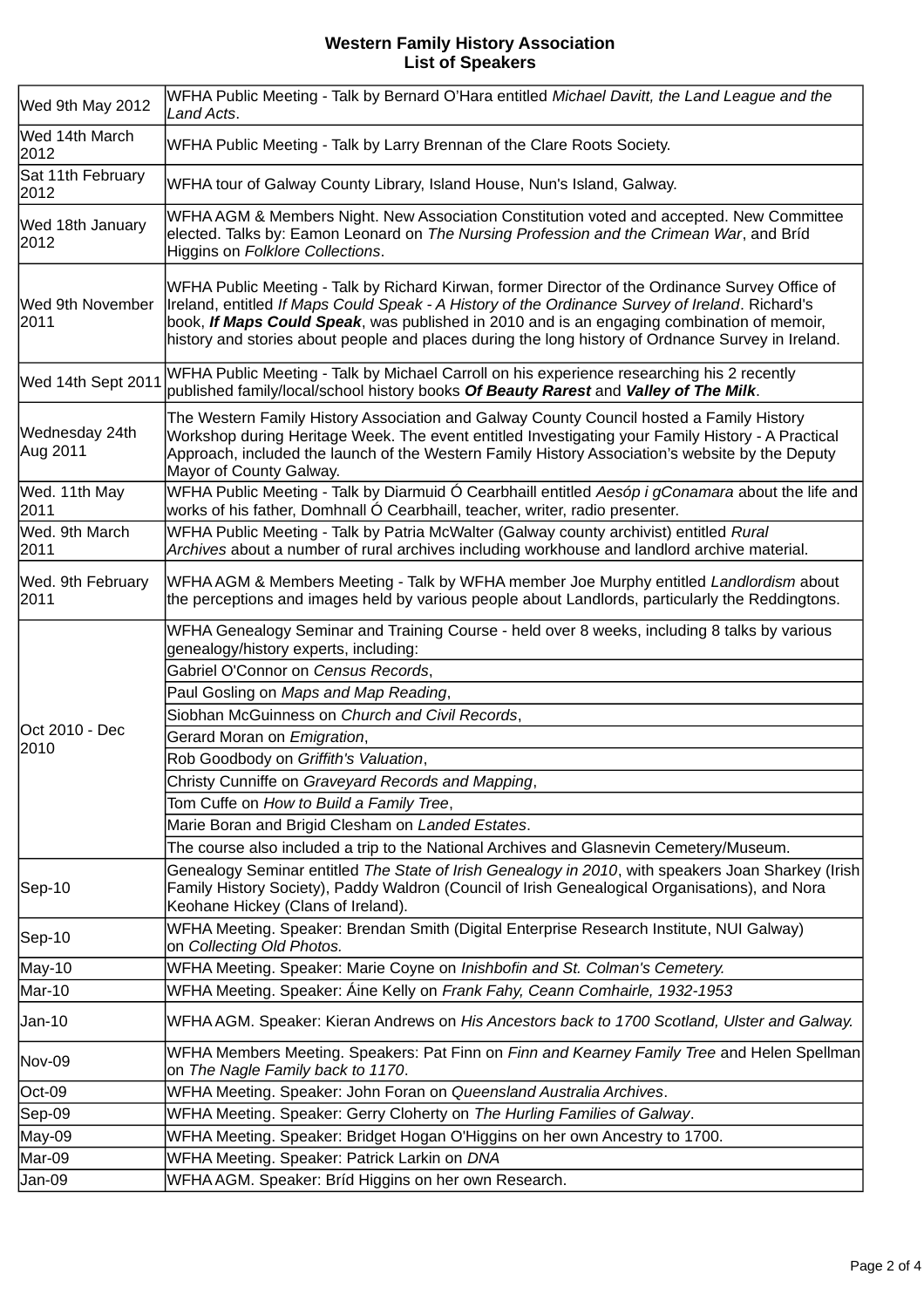| Nov-08        | Speakers: Michael John Burke on his Own Research, and Ann Greaney on a synopsis of US<br>Relative Research                                                                                                    |
|---------------|---------------------------------------------------------------------------------------------------------------------------------------------------------------------------------------------------------------|
| Sep-08        | Bridget Clesham on Connacht Landed Estates.                                                                                                                                                                   |
| May-08        | Fr. Kieran Waldron on Callers to Presbyteries Searching Roots.                                                                                                                                                |
| Mar-08        | Paul Mohr on John Bermingham, Kilclooney, Tuam.                                                                                                                                                               |
| Jan-08        | Bill Scanlon on Family Life Living in a Lighthouse.                                                                                                                                                           |
| Nov-07        | Nora Hanratty on Duffy Family History and Diarmuid O'Cearbhaill on The O'Kellys of Creeraun and<br>Cooloo.                                                                                                    |
| Sep-07        | Peadar O'Dowd on The McDonagh Family - In From the West.                                                                                                                                                      |
| May-07        | Speakers: Josephine Togher on Barnardos and Tom Cuffe on Use of Computers in Genealogy.                                                                                                                       |
| Mar-07        | Gerard Naughton on Roots to Leaves.                                                                                                                                                                           |
| Jan-07        | Marta Gelova on Genealogy Research and Tourism.                                                                                                                                                               |
| Nov-06        | Nuala Nolan on The Irish in Stafford in the 19th Century and Jarlath Kemple on Family Research.                                                                                                               |
| Sep-06        | Eileen Crehan on Civil Registration.                                                                                                                                                                          |
| May-06        | John Cunningham on Lord Wallscourt of Ardfry.                                                                                                                                                                 |
| Mar-06        | Gabriel O'Connor on How to Study a Townland.                                                                                                                                                                  |
| Jan-06        | Ann Ridge on Wakes and Burials.                                                                                                                                                                               |
| <b>Nov-05</b> | Aodhagan O'Rodaigh on The Roddy Roots and John Joe Duggan on The Pitfalls of Researching<br>Family History.                                                                                                   |
| Sep-05        | Liam O Mainnin on The Nolans of Ballinderry.                                                                                                                                                                  |
| May-05        | Michelline Sheehy Skeffington on Hanna and Francis Sheehy Skeffington: Rebel Feminists.                                                                                                                       |
| Mar-05        | Padraic Faherty on The Blakes of Tully.                                                                                                                                                                       |
| Jan-05        | John Duggan on Wills and Inheritance.                                                                                                                                                                         |
| Nov-04        | John Tierney on Genealogy: Past, Present and Future.                                                                                                                                                          |
| Sep-04        | Patria McWalter on Rural District Archives of County Galway.                                                                                                                                                  |
| May-04        | Joe Clarke on The Bellews of Mountbellew.                                                                                                                                                                     |
| Mar-04        | Marie Boran on Encumbered Estates of County Galway.                                                                                                                                                           |
| Nov-03        | Ann Kelly on O'Malley Clan Association in 1953, Ann Greaney on Her Own Area of Rinnaknock and<br>Surroundings, and Paul O'Donnell on Amusing Incidents in Family History.                                     |
| Sep-03        | James Casserly on The Old Mon School Rolls.                                                                                                                                                                   |
| May-03        | Pyres O'Connor Nash on O'Conor Don Family.                                                                                                                                                                    |
| Mar-03        | Dr Siobhan Comer on Gate Lodges of County Galway.                                                                                                                                                             |
| Nov-02        | Matt O'Connell on How to Start Researching Your Family, Maura O'Riordan on DNA Testing - Y<br>Chromosomes and Males, and Sr. Teresa Delaney on The Coming of the Sisters of Mercy to Galway,<br>8th May 1848. |
| Sep-02        | Dr Joe Varley on Family and Community.                                                                                                                                                                        |
| May-02        | Dr Joe Kelly on Denis Henry Kelly, Castlekelly, Ballygar.                                                                                                                                                     |
| Mar-02        | Kieran Hoare, Archivist at the James Hardiman Library, NUI Galway.                                                                                                                                            |
| Nov-01        | Dr Joe Kelly on Clan Ollamh, Sr. Teresa Delaney on The McDonnell Family of Glencoe, Dunmore,<br>and Joan Sharkey on Usser Family, Galway.                                                                     |
| Sep-01        | Catríona Clear on Women of the House - Oral History.                                                                                                                                                          |
| May-01        | Tom Kenny Photographs and Illustrations in Genealogy and Family History.                                                                                                                                      |
| Apr-01        | Michael Carroll on Valley of the Milk: History of the Carroll Family of Luggawannia, Headfordl                                                                                                                |
| <b>Nov-00</b> | Gregory O'Connor on What is Available in Archives.                                                                                                                                                            |
| Sep-00        | Donal Taheny on Old Galway Houses and Who Lived in Them.                                                                                                                                                      |
| May-00        | Diarmuid O Cearbhaill on US Congressman Lawrence McCann.                                                                                                                                                      |
| Mar-00        | Comdt Victor Laing on Military Archives, Cathal Brugha Barracks.                                                                                                                                              |
| <b>Nov-99</b> | Joe Murphy on Reddingtons of Clarinbridge.                                                                                                                                                                    |
| Sep-99        | William Henry on A Historical Overview of Galway.                                                                                                                                                             |
| May-99        | Jeff O'Connell on Kilkellys of South Galway.                                                                                                                                                                  |
| Mar-99        | Dr James Ryan on Church Records as a Source for Family History.                                                                                                                                               |